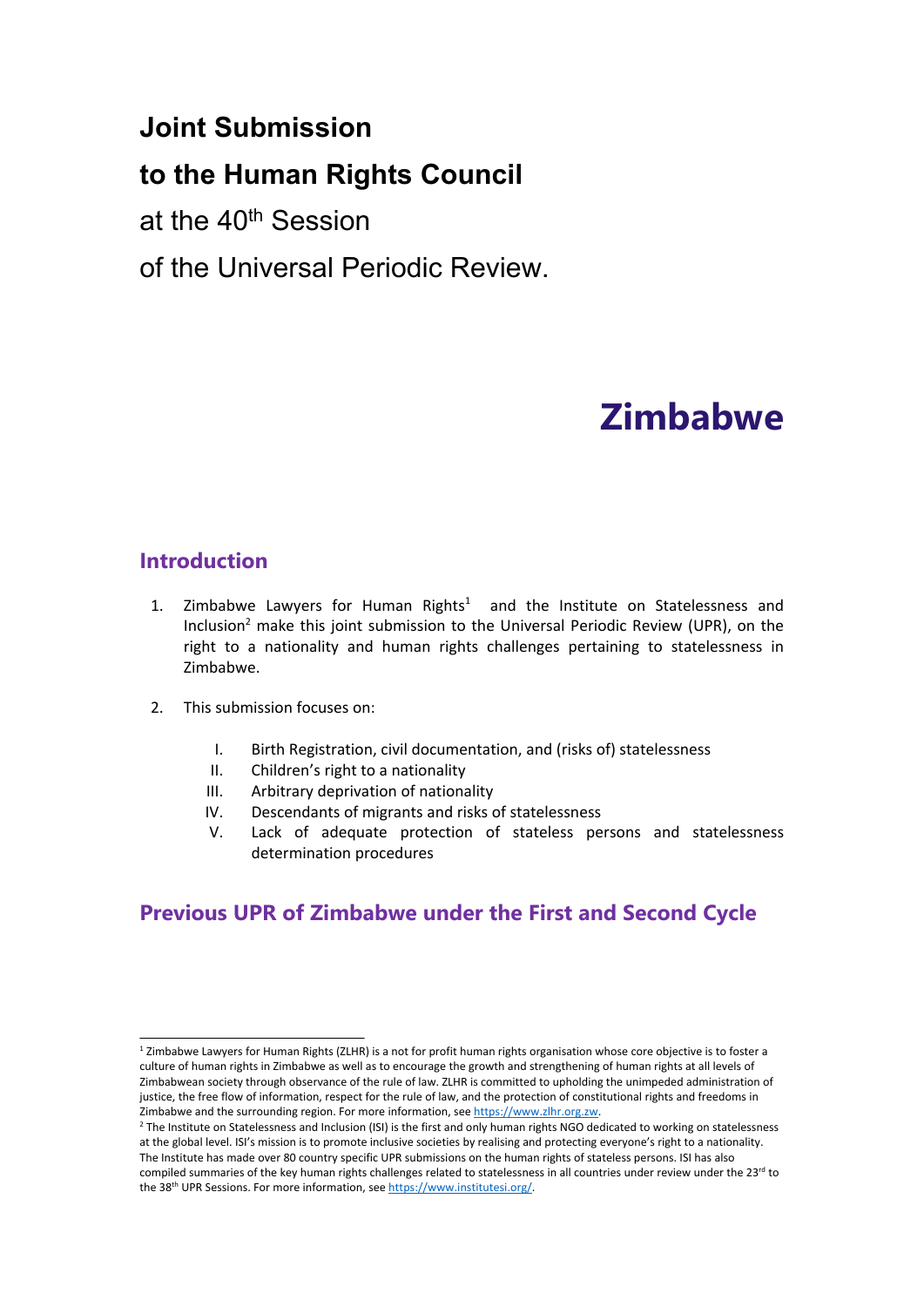- 3. Zimbabwe was previously reviewed during the  $12<sup>th</sup>$  and  $26<sup>th</sup>$  session of the UPR in 2011 and 2016 respectively.
- 4. During the 12<sup>th</sup> session, Zimbabwe received the following recommendations:
	- I. Ratify the 1961 Convention on the Reduction of Statelessness (Slovakia);<sup>3</sup>
	- II. Amend expeditiously the Births and Deaths Registration Act to ensure that all children born in Zimbabwe, regardless of their parents' origin, are issued with birth certificates (Slovakia); 4
	- III. Undertake <sup>a</sup> review with <sup>a</sup> view to ensuring <sup>a</sup> coordinated system bridging gaps, especially with respect to the provision of birth certificates (South Africa) 5

Zimbabwe accepted the first and third recommendation and noted the second.

- 5. During the 26<sup>th</sup> session, Zimbabwe received the following recommendations:
	- I. Continue to adopt measures to increase the rate of issuance of birth certificates, especially in rural areas and in low-income households (Turkey); 6
	- II. Increase prompt access to birth registration and public awareness for the same (Kenya);<sup>7</sup>
	- IV. Reinforce policies to ensure that all children born in Zimbabwe, regardless of their parents' origins, are issued with birth certificates (Holy See); 8
	- V. Consider amending the existing legislation to ensure that all children born in Zimbabwe, regardless of their parents' origin, are issued with birth certificates and ensure the paternity rights of children born out of wedlock (Namibia); 9
	- VI. Scale up efforts to ensure that all children are issued with <sup>a</sup> birth certificate (Mexico);<sup>10</sup>

Zimbabwe accepted all above recommendations.

## **Zimbabwe'<sup>s</sup> International obligations**

- 6. Zimbabwe is not <sup>a</sup> State party to the 1961 Statelessness Convention; however, it has acceded to the 1954 Statelessness Convention with no reservations.
- 7. Zimbabwe has international obligations to protect the right to <sup>a</sup> nationality and to protect the rights of stateless persons on the basis of other UN and regional treaties to which it is party. These include, among others, the International Covenant on Civil and

<sup>&</sup>lt;sup>3</sup> A/HRC/19/14, recommendation 94.9.

<sup>4</sup> A/HRC/19/14, recommendation 94.30.

<sup>5</sup> A/HRC/19/14, recommendation 93.49.

<sup>6</sup> A/HRC/34/8, recommendation 131.61.

<sup>&</sup>lt;sup>7</sup> A/HRC/34/8, recommendation 131.62.

<sup>8</sup> A/HRC/34/8, recommendation 132.78.

<sup>&</sup>lt;sup>9</sup> A/HRC/34/8, recommendation 132.79.

<sup>10</sup> A/HRC/34/8, recommandation 132.80.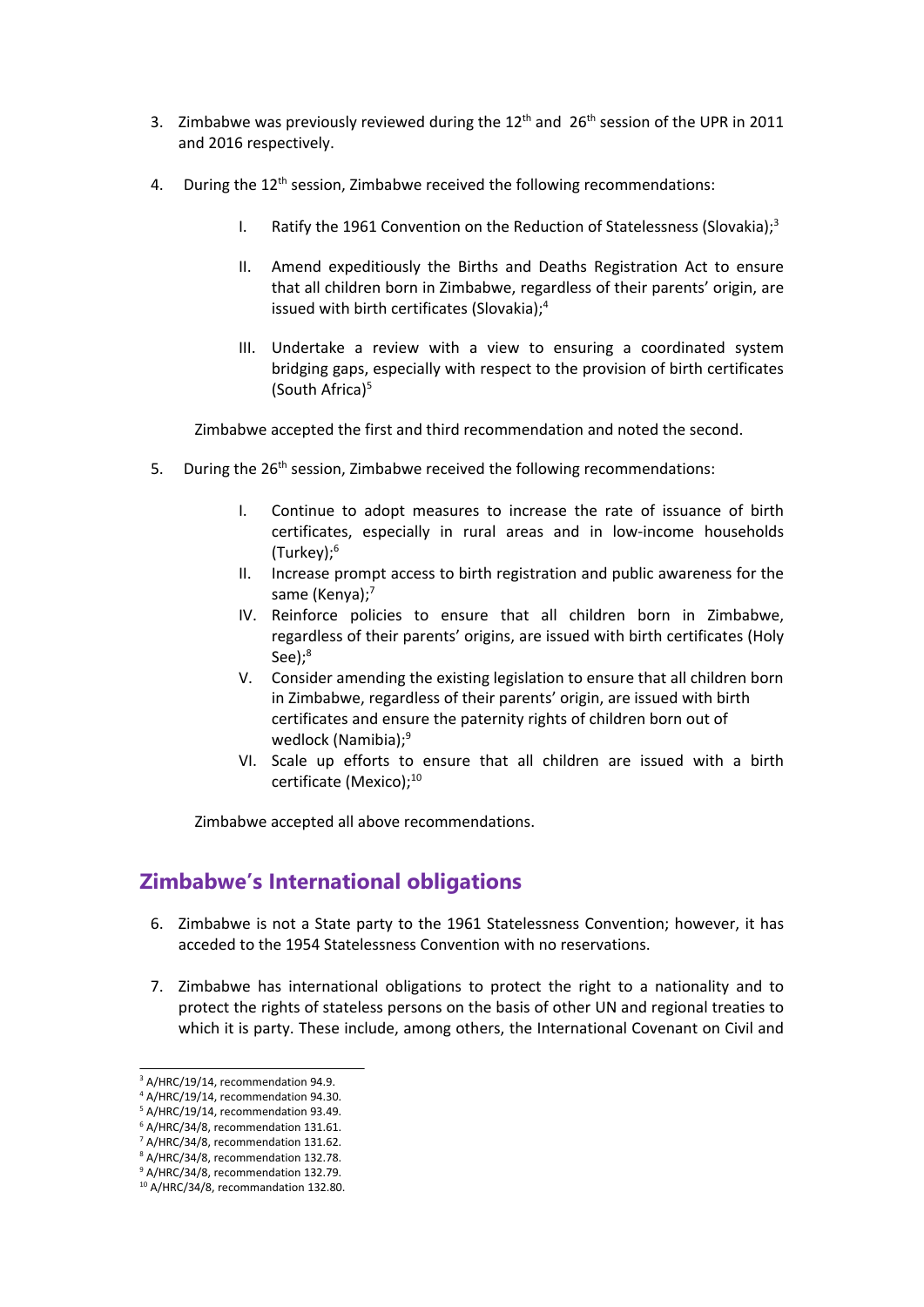Political Rights (Article 24(3) ICCPR), the International Covenant on Economic, Social and Cultural Rights (Articles 2.2 and 3 ICESCR), the Convention on the Rights of the Child (Article 2, 3, 7 and 8 CRC), the Convention on the Elimination of All Forms of Discrimination against Women (Article 9 CEDAW), the International Convention on the Elimination of All Forms of Racial Discrimination (Article 5(d)(iii) CERD), and the Convention on the Rights of Persons with Disabilities (Article 18, CRPD).The right to <sup>a</sup> nationality is also protected in the Universal Declaration on Human rights under Article 15 (UDHR). Zimbabwe does not have any reservations to these treaties.

- 8. Zimbabwe is not <sup>a</sup> party to the Convention on the Protection of the Rights of All Migrant Workers and Members of their Families (ICMW) nor to the International Convention for the Protection of All Persons from Enforced Disappearance (ICPPED), which stipulate children's right to a nationality.<sup>11</sup>
- 9. Zimbabwe is party to the following regional conventions, which includes provisions on the right to nationality:
	- I. The African Charter on Human and Peoples' Rights, which calls for the elimination of all discrimination on the basis of sex;
	- II. The 2003 Protocol to the African Charter on Human and Peoples' Rights on the Rights of Women in Africa (Article 6);
	- III. The 1990 African Charter on the Rights and Welfare of the Child (Article 6).
- 10. In 2016, the CRC Committee recommended that Zimbabwe undertakes measures so that all children born in its territory have the right to be registered at birth regardless of the parents' citizenship status or their country of origin and that they have equal access to health care, protection, education and other social services.<sup>12</sup> Also, Zimbabwe was recommended to consider the ratification of the 1961 Convention on the Reduction of Statelessness and amend its domestic legislation with regards to nationality to ensure for all children to enjoy the acquisition of a nationality.<sup>13</sup> The Committee also recommended Zimbabwe to seek technical assistance from the UNHCR and UNICEF to implement these recommendations. 14 Regarding birth registration more specifically, the Committee recommended Zimbabwe to "ensure that the Births and Deaths Registration Act (2005) is implemented in <sup>a</sup> manner that promotes the best interests of the child and simplifies the administrative requirements for the registration and issuance of birth certificates; equip decentralized government authorities and health facilities at the local level to register births and issue birth certificates; strengthen and expand mobile birth registration to reach universal coverage, in particular for registering children born outside of health facilities and children who have never been registered; increase public awareness of the importance of birth registration and the process by which births are registered".<sup>15</sup>

<sup>&</sup>lt;sup>11</sup> Article 29 ICMW, Article 15(4) ICPPED.

<sup>&</sup>lt;sup>12</sup> Concluding observations on the second periodic report of Zimbabwe, CRC/C/ZWE/CO/2, 7 March 2016, recommendation 37(a). Committee noted its concern about reports that children born on territory to parents with indeterminate nationality have been denied the right to birth registration and acquisition of Zimbabwean nationality, affecting their access to health care, education and other social services. The Committee further noted the absence of legislative provisions to ensure that children born stateless in Zimbabwe can acquire <sup>a</sup> nationality.

<sup>&</sup>lt;sup>13</sup> Concluding observations on the second periodic report of Zimbabwe, CRC/C/ZWE/CO/2, 7 March 2016, recommendation 37(b).

<sup>&</sup>lt;sup>14</sup> Concluding observations on the second periodic report of Zimbabwe, CRC/C/ZWE/CO/2, 7 March 2016, recommendatior 37(c).

<sup>&</sup>lt;sup>15</sup> Concluding observations on the second periodic report of Zimbabwe, CRC/C/ZWE/CO/2, 7 March 2016, recommendation 35.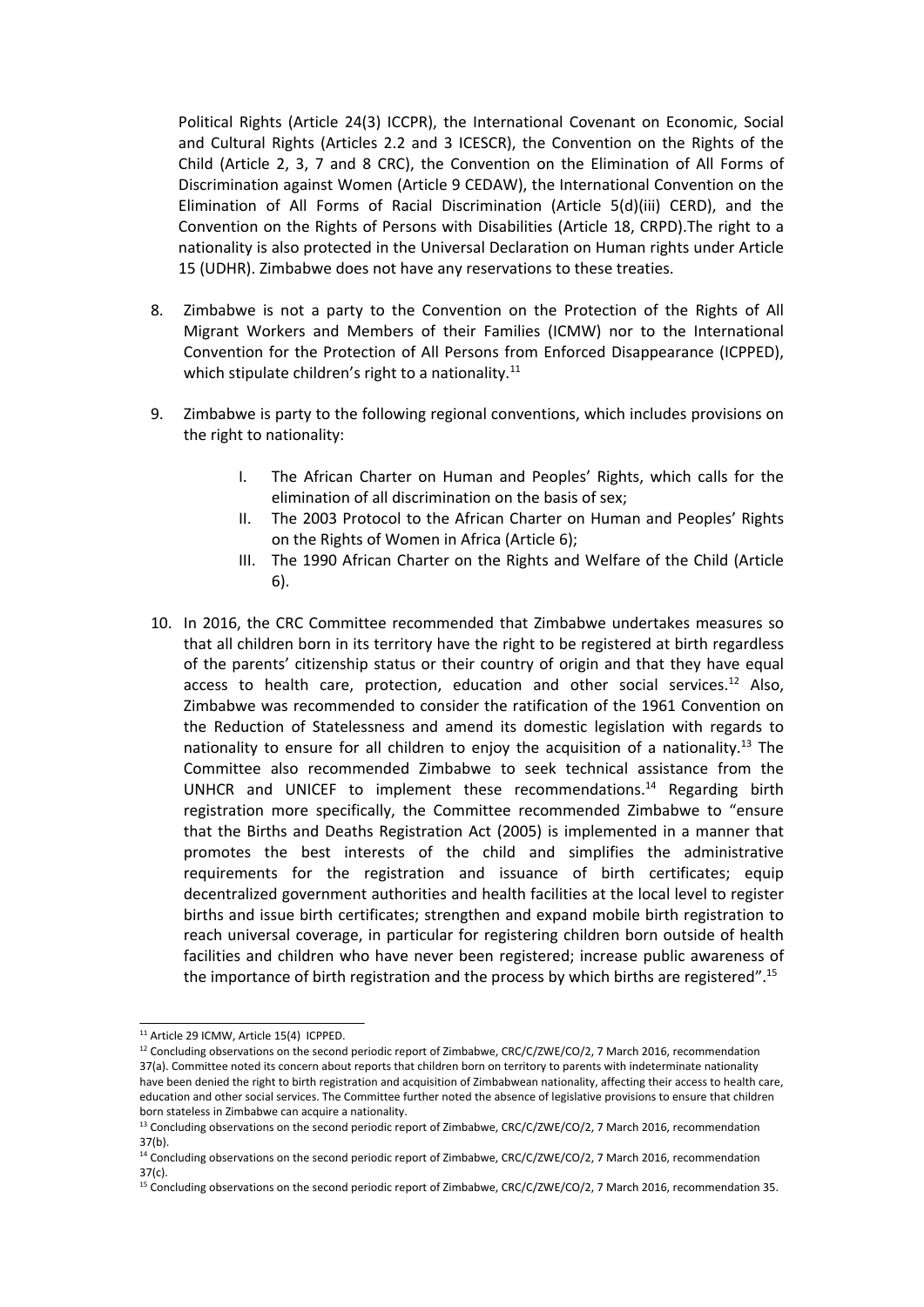- 11. In 2000, the CERD recommended that Zimbabwe review it citizenship laws in order to eliminate any form of discrimination. It also invited Zimbabwe to provide additional information in the periodic report ahead of the 40<sup>th</sup> session, on the relevant legislative measures available to ensure the protection of rights.  $^{16}$
- 12. At the UNHCR'<sup>s</sup> High Level Segment on Statelessness (HLS) in October 2019, Zimbabwe pledged the following:<sup>17</sup>
	- I. By 2021, undertake and publish <sup>a</sup> qualitative and quantitative study to better understand the situation of stateless groups and individuals living in its territory with <sup>a</sup> view to finding <sup>a</sup> solution to their situation.
	- II. Include <sup>a</sup> question or questions in its next national census in 2022 to identify stateless persons living in its territory.
	- III. Based on the findings of the study, develop <sup>a</sup> National Action Plan by 2022 in ending statelessness by 2024.
	- IV. By 2023, establish <sup>a</sup> dedicated statelessness determination procedure to identify stateless persons within the territory and grant them protection status with an aim to solutions.
	- V. Conduct consultations with relevant stakeholders towards the accession to the 1961 Convention on the Reduction of Statelessness by 2023.
	- VI. By 2023, complete the ongoing process of aligning its Citizenship Act [Chapter 4:01] and Births and Deaths Registration Act [Chapter 5:02] with the new Constitution (Constitution of Zimbabwe Amendment (No. 20) Act. 20 1.1) in ensuring the proper safeguards in preventing statelessness.
	- VII. By 2024, simplify and improve access to birth registration procedures, including issuance of birth certificates to descendants of former migrant workers and failed asylum seekers to ensure universal birth registration.
- 13. As part of its efforts to realise commitments to its UNHCR HLS Pledge as set out in the previous paragraph under point I, the Zimbabwe Human Rights Commission (ZHRC) launched an Inquiry on Access to Documentation in Zimbabwe and issued <sup>a</sup> Report in September 2020.<sup>18</sup> The Parliamentary Portfolio Committee on Defence, Home Affairs and Security also issued <sup>a</sup> report on challenges in accessing primary documents in the Matabeleland South Province in August 2019.<sup>19</sup> Both reports issue extensive recommendations to the state to address issues of statelessness by, among others, the introduction of regular mobile registration exercises, amending discriminatory provisions in national legislation to ensure registration of children born out of wedlock, and ensuring that all children born in Zimbabwe are registered (including children born of indeterminate nationality).
- 14. In terms of its other commitments under the UNHCR HLS Pledge, Zimbabwe is yet to implement <sup>a</sup> National Action Plan to end statelessness. A joint taskforce on statelessness has been established, which includes the Department of the Registrar-General (DRG), UNHCR, members of civil society and members of academic

<sup>&</sup>lt;sup>16</sup> Consideration of reports submitted by states parties under article 9 of the Convention, CERD/C/304/add.92, 19 April 2000 para.12.

<sup>&</sup>lt;sup>17</sup> See: <https://www.unhcr.org/ibelong/results-of-the-high-level-segment-on-statelessness/>.

<sup>18</sup> Zimbabwe Human Rights Commission, *Report on: National Inquiry on Access to Documentation in Zimbabwe*, April 2020, available at: [http://citizenshiprightsafrica.org/wp-content/uploads/2020/10/ZHRC-NationaI-Inquiry-on-Access-to-](http://citizenshiprightsafrica.org/wp-content/uploads/2020/10/ZHRC-NationaI-Inquiry-on-Access-to-Documentation-Report-2020.pdf)[Documentation-Report-2020.pdf](http://citizenshiprightsafrica.org/wp-content/uploads/2020/10/ZHRC-NationaI-Inquiry-on-Access-to-Documentation-Report-2020.pdf).

<sup>19</sup> Parliamentary Portfolio Committee on Defence, Home Affairs and Security, 27 August 2019, **[Zimbabwe:](https://citizenshiprightsafrica.org/zimbabwe-report-on-the-gwanda-community-youth-development-trust-petition-on-access-to-primary-documents/) Report on The Gwanda Community Youth [Development](https://citizenshiprightsafrica.org/zimbabwe-report-on-the-gwanda-community-youth-development-trust-petition-on-access-to-primary-documents/) Trust Petition on Access to Primary Documents,** Accessible at:

[https://citizenshiprightsafrica.org/zimbabwe-report-on-the-gwanda-community-youth-development-trust-petition-on-access](https://citizenshiprightsafrica.org/zimbabwe-report-on-the-gwanda-community-youth-development-trust-petition-on-access-to-primary-documents/)[to-primary-documents/](https://citizenshiprightsafrica.org/zimbabwe-report-on-the-gwanda-community-youth-development-trust-petition-on-access-to-primary-documents/).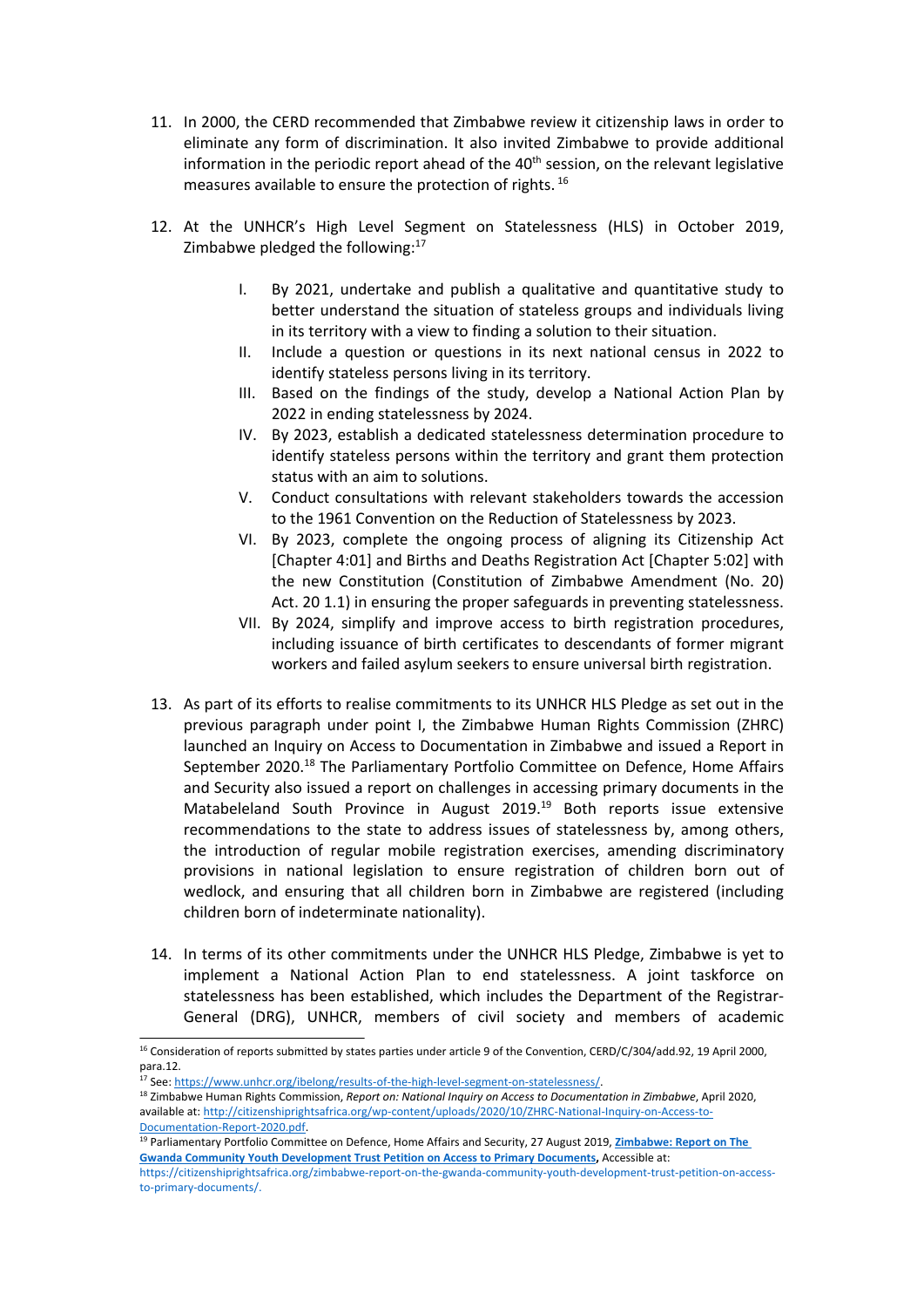institutions. The DRG and the UNHCR conducted <sup>a</sup> Desk Study report on statelessness in 2019, which was validated by the taskforce in October 2020. The taskforce also intends to conduct an empirical study across the country to identify persons at risk of statelessness: to conduct statelessness determination procedures, to document those who are at risk of stateless, and to resolve issues of non-documentation where possible. Based on the recommendations of the Desk Study report, there are also questions to be infused into the 2022 Census Questionnaire to try to pick up data on status of statelessness in Zimbabwe.

#### **Snapshot of Statelessness in Zimbabwe**

- 15. UNHCR has estimated in 2016 that there are approximately 300,000 people at risk of statelessness in Zimbabwe.<sup>20</sup> There is no official data available on the number of stateless people in the country. Different groups have been affected by statelessness, including hundreds of thousands of migrant workers from neighbouring countries (Malawi, Mozambique and Zambia) who were brought in by colonial powers to work on farms and mines and their descendants who were settled and born in the country pre-independence in 1980.
- 16. The main causes of statelessness are attributed to systemic discrimination and exclusion of ethnic minorities and persons of foreign origin, changes and gaps in the nationality framework, lack of safeguards for otherwise stateless children born on the territory, and restrictive and discriminatory legal and administrative framework for birth notification, birth registration and access to identification documentation.<sup>21</sup>
- 17. Between 1983 and 1987, an estimated 20,000 people were killed during the Gukurahundi Massacres in Matabeleland and Midlands provinces. People were forced to flee their homes and many forcibly displaced people lost their identity documents and were unable to replace them. As <sup>a</sup> result, those born in the following months and years were unable to be registered. Those who lost their relatives are still experiencing challenges in obtaining their death certificates and this prevents descendants from providing evidence of their Zimbabwean nationality and registering for birth certificates and consequently national identity cards. In cases where witnesses are required to support the application of documentation, many are often scared to testify about the death of their relatives for fear of reprisals.<sup>22</sup>
- 18. Marginalised communities like the Doma people from Kanyemba in Mbire and other border areas around the country are also affected by non-documentation and are at increased risks of statelessness. In these populations, the lack of documentation is passed from one generation to the next, limiting social mobility and economic opportunities for entire families. The closer to the border the community is, the further the Registrar General'<sup>s</sup> offices are, restricting access to documentation processes. Applicants are also often assumed to be migrants from neighbouring

<sup>20</sup> UN High Commissioner for Refugees (UNHCR), *Submission by the United Nations High Commissioner for Refugees For the Office of the High Commissioner for Human Rights' Compilation Report Universal Periodic Review: Zimbabwe*, (March 2016), available at: <https://www.refworld.org/docid/57f650ee4.html>. Currently, a study Is being pursued to provide a revised estimate of this figure. For more information please see: <https://www.unhcr.org/2020-global-trends-annex-table-statelessness>.  $21$  lbid. p.50.

 $^{22}$  Amnesty International, We Are Like 'Stray Animals'. Thousands Living on the Margin due to Statelessness in Zimbabwe, *Amnesty International,* (April 2021), pages 10 and 16, available at: <https://www.amnesty.org/en/documents/afr46/3932/2021/en/>*.*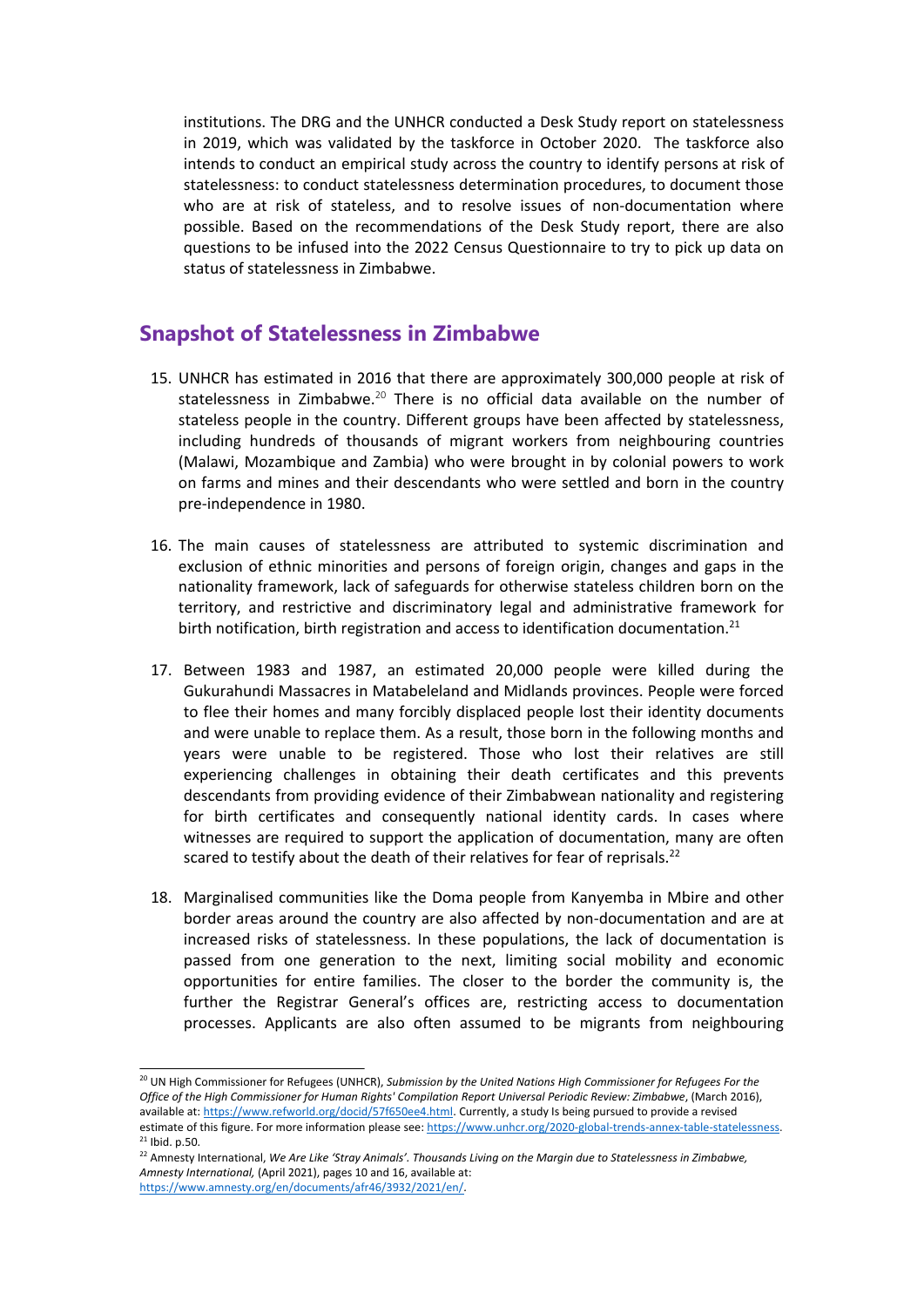countries but are unable to access citizenship from either country.<sup>23</sup> In border communities where people regularly cross borders to trade and access economic benefits from neighbouring countries, such as Botswana, many children born in neighbouring countries do not have birth records, and therefore cannot access primary documents when they return with their parents to Zimbabwe $^{24}$ .

- 19. Refugee and asylum seeker communities in Zimbabwe are also at risk of statelessness. Failed asylum seekers in refugee camps remain undocumented, and their children do not receive birth certificates. Former Rwandan refugees who have refused to repatriate to Rwanda due to continuing fear of persecution in their country, are also undocumented, together with their children. More than one thousand Mozambican asylum seekers who fled from Mozambique due to internal conflicts have not yet received refugee status. In the meantime, temporary resident permits cannot be issued to them, they cannot receive identity documents, and their children born in Zimbabwe cannot receive birth certificates.<sup>25</sup>
- 20. Following the devastating effects of Cyclone Idai in 2019, the Registrar General'<sup>s</sup> offices conducted mobile registration exercises in the Chimanimani District to assist victims who had lost their national documents<sup>26</sup>. Unfortunately, not all affected by the cyclone were able to have their documents replaced or processed. The ZHRC reported that officials still required national identity card or birth entry numbers: those who could not remember their numbers could not be assisted on the spot as verification had to be done through fingerprints. There was no follow up process to go back to areas where mobile registration exercises were conducted to assist people they had served and to issue the documents they had applied for.
- 21. Inter-sex persons also face registration challenges under Zimbabwe'<sup>s</sup> law. Their documented gender is chosen by their parents before puberty and there are only male and female categories. As such, when inter-sex people grow up, if they wish to change their gender in their identity documents to reflect their correct self-identified gender, or to register as inter-sex, Zimbabwe'<sup>s</sup> national law does not allow them to do so<sup>27</sup>. This can create risks of statelessness.
- 22. Children born out of wedlock, or whose parents have separated, or who are not present due to migration or other circumstance, face risks of statelessness as they are barred from birth registration. National law particularly discriminates against men attempting to register children in the absence of mothers, as highlighted in more detail below.<sup>28</sup>

24 Parliamentary Portfolio Committee on Defence, Home Affairs and Security, 27 August 2019, **[Zimbabwe:](https://citizenshiprightsafrica.org/zimbabwe-report-on-the-gwanda-community-youth-development-trust-petition-on-access-to-primary-documents/) Report on The Gwanda Community Youth [Development](https://citizenshiprightsafrica.org/zimbabwe-report-on-the-gwanda-community-youth-development-trust-petition-on-access-to-primary-documents/) Trust Petition on Access to Primary Documents,** Accessible at:

26 Zimbabwe Broadcasting Corporation**,** 12 November 2019, available at: **[Zimbabwe:](http://citizenshiprightsafrica.org/zimbabwe-3-000-cyclone-idai-survivors-issued-new-identity-documents/) 3 000 Cyclone Idai survivors issued new identity [documents,](http://citizenshiprightsafrica.org/zimbabwe-3-000-cyclone-idai-survivors-issued-new-identity-documents/)** available at: [http://citizenshiprightsafrica.org/zimbabwe-3-000-cyclone-idai-survivors-issued-new-identity](http://citizenshiprightsafrica.org/zimbabwe-3-000-cyclone-idai-survivors-issued-new-identity-documents/)[documents/](http://citizenshiprightsafrica.org/zimbabwe-3-000-cyclone-idai-survivors-issued-new-identity-documents/), New Zimbabwe, 25 November 2019 **Zimbabwe: Cyclone Idai survivors get free ID [replacement](http://citizenshiprightsafrica.org/zimbabwe-cyclone-idai-survivors-get-free-id-replacement/)**, available at: <http://citizenshiprightsafrica.org/zimbabwe-cyclone-idai-survivors-get-free-id-replacement/>

27 Zimbabwe Human Rights Commission, *Report on National Inquiry on Access to Documentation in Zimbabwe,* (April 2020), section XIV, available at: <http://www.zhrc.org.zw/wp-content/uploads/2020/11/NI-Report-1.pdf>.  $28$  Id.

<sup>23</sup> Zimbabwe Human Rights Commission, *Report on National Inquiry on Access to Documentation in Zimbabwe,* (April 2020), section XVI, available at: <http://www.zhrc.org.zw/wp-content/uploads/2020/11/NI-Report-1.pdf.PAGE>

[https://citizenshiprightsafrica.org/zimbabwe-report-on-the-gwanda-community-youth-development-trust-petition-on-access](https://citizenshiprightsafrica.org/zimbabwe-report-on-the-gwanda-community-youth-development-trust-petition-on-access-to-primary-documents/)[to-primary-documents/](https://citizenshiprightsafrica.org/zimbabwe-report-on-the-gwanda-community-youth-development-trust-petition-on-access-to-primary-documents/).

<sup>25</sup> Zimbabwe Human Rights Commission, *Report on National Inquiry on Access to Documentation in Zimbabwe,* (April 2020), section XVI, available at: <http://www.zhrc.org.zw/wp-content/uploads/2020/11/NI-Report-1.pdf>.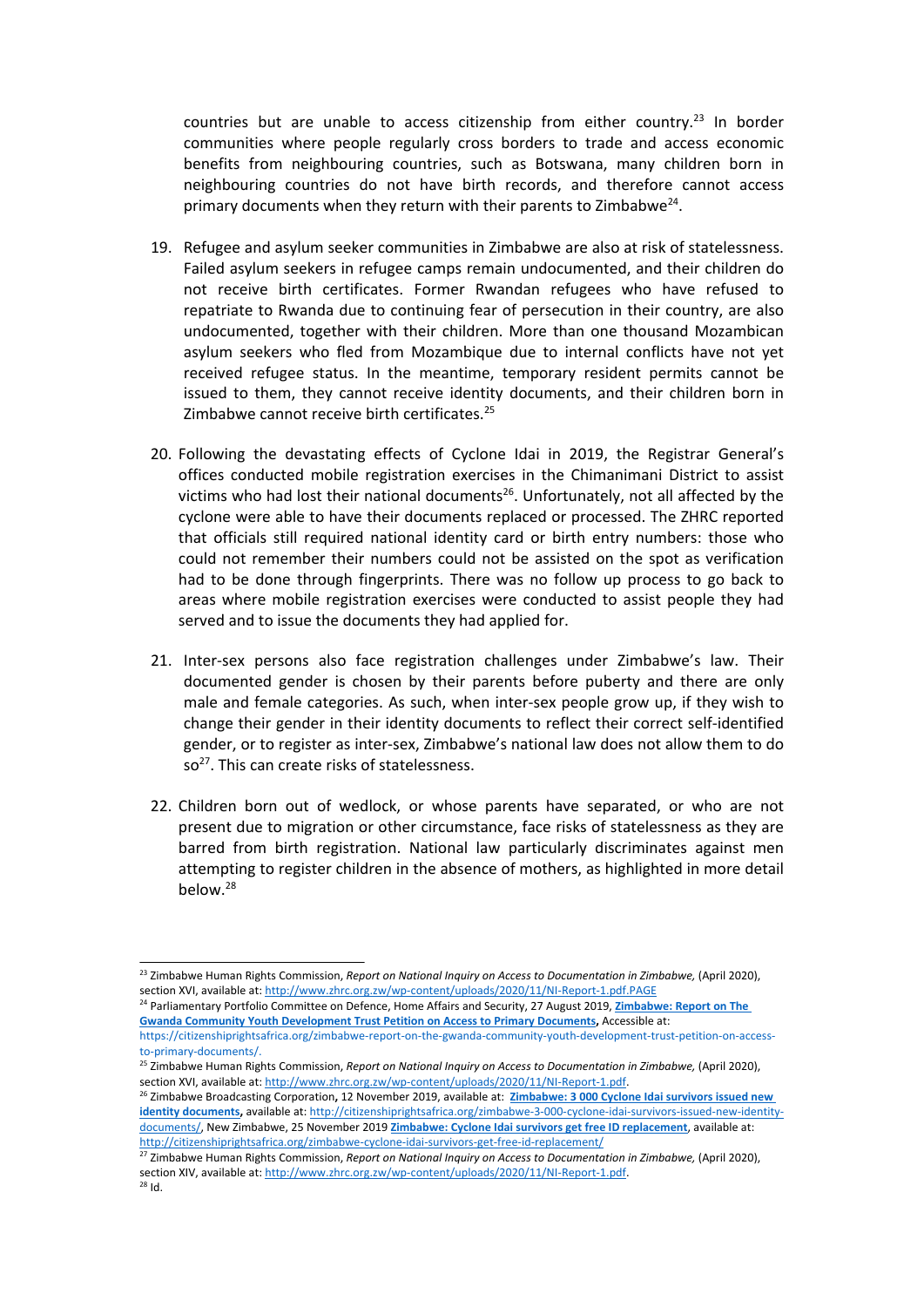#### **National Law**

- 23. No legal definition of 'stateless' person is found in national law, and no dedicated statelessness determination procedure has been established. The biggest gaps in national legislation, creating (increased risks of) statelessness is that the Citizenship of Zimbabwe Act 1984 has not been aligned to the 2013 Constitution, and subsidiary policies to avoid and protect stateless people remain inexistent.
- 24. In terms of protection measures against statelessness, the Constitution of Zimbabwe is <sup>a</sup> robust human rights instrument. It guarantees the right to equality and nondiscrimination<sup>29</sup>; the bests interests of the child<sup>30</sup>; the right to birth certification, identity documentation, passports and other travel documents $^{31}$ ; and protects the right to dual citizenship for citizens by birth $^{32}$ . In practice, however, there are no subsidiary laws or regulations in place to implement these constitutional rights and protect against statelessness. The substantive provisions of the 1984 Citizenship of Zimbabwe Act (Chapter 4:01) remain in conflict with the Constitution in several aspects, as will be discussed below.<sup>33</sup>
- 25. The Cabinet approved a Citizenship Bill in 2019<sup>34</sup> to revoke the discriminatory Citizenship of Zimbabwe Act, and to align subsidiary legislation with the Constitution. The Bill effectively incorporates constitutional provisions on citizenship, including for stateless foundlings under 15 to be recognised as citizens by birth; removes arbitrary and discriminatory provisions for deprivation of citizenship, particularly affecting persons of foreign origin, under the current Citizenship Act; provides for restoration of citizenship for persons previous rendered stateless under the Act; and provides protection against revocation of citizenship for those who would be rendered stateless. The Bill does not go so far as to provide <sup>a</sup> definition of statelessness, establish <sup>a</sup> statelessness determination procedure, or provide that *any* stateless person born or permanently resident in Zimbabwe should be entitled to register as <sup>a</sup> Zimbabwean citizen. Since 2019, there has also been no action taken to implement the Citizenship Bill, and it is yet to be adopted by parliament. <sup>35</sup>

## **Issue I: Birth registration, civil documentation and (risks of) statelessness**

<sup>&</sup>lt;sup>29</sup> Constitution of Zimbabwe Amendment No. 20, section 56.

<sup>&</sup>lt;sup>30</sup> Constitution of Zimbabwe Amendment No. 20, Section 81(2).

 $31$  Constitution of Zimbabwe Amendment No. 20, Section 35(3)(b)-(c).

 $32$  Constitution of Zimbabwe Amendment No. 20, Sections 36, 39 and 42(e).

<sup>&</sup>lt;sup>33</sup> Amnesty International, We Are Like 'Stray Animals'. Thousands Living on the Margin due to Statelessness in Zimbabwe, *Amnesty International,* (April 2021), page 6, available at: <https://www.amnesty.org/en/documents/afr46/3932/2021/en/>. <sup>34</sup> Citizenship Bill, 2018, available at: <http://www.ca-lr.org/download/zimbabwean-citizenship-bill/>.

<sup>&</sup>lt;sup>35</sup> Amnesty International, We Are Like 'Stray Animals'. Thousands Living on the Margin due to Statelessness in Zimbabwe,

*Amnesty International,* (April 2021), page 17, available at: <https://www.amnesty.org/en/documents/afr46/3932/2021/en/>*.*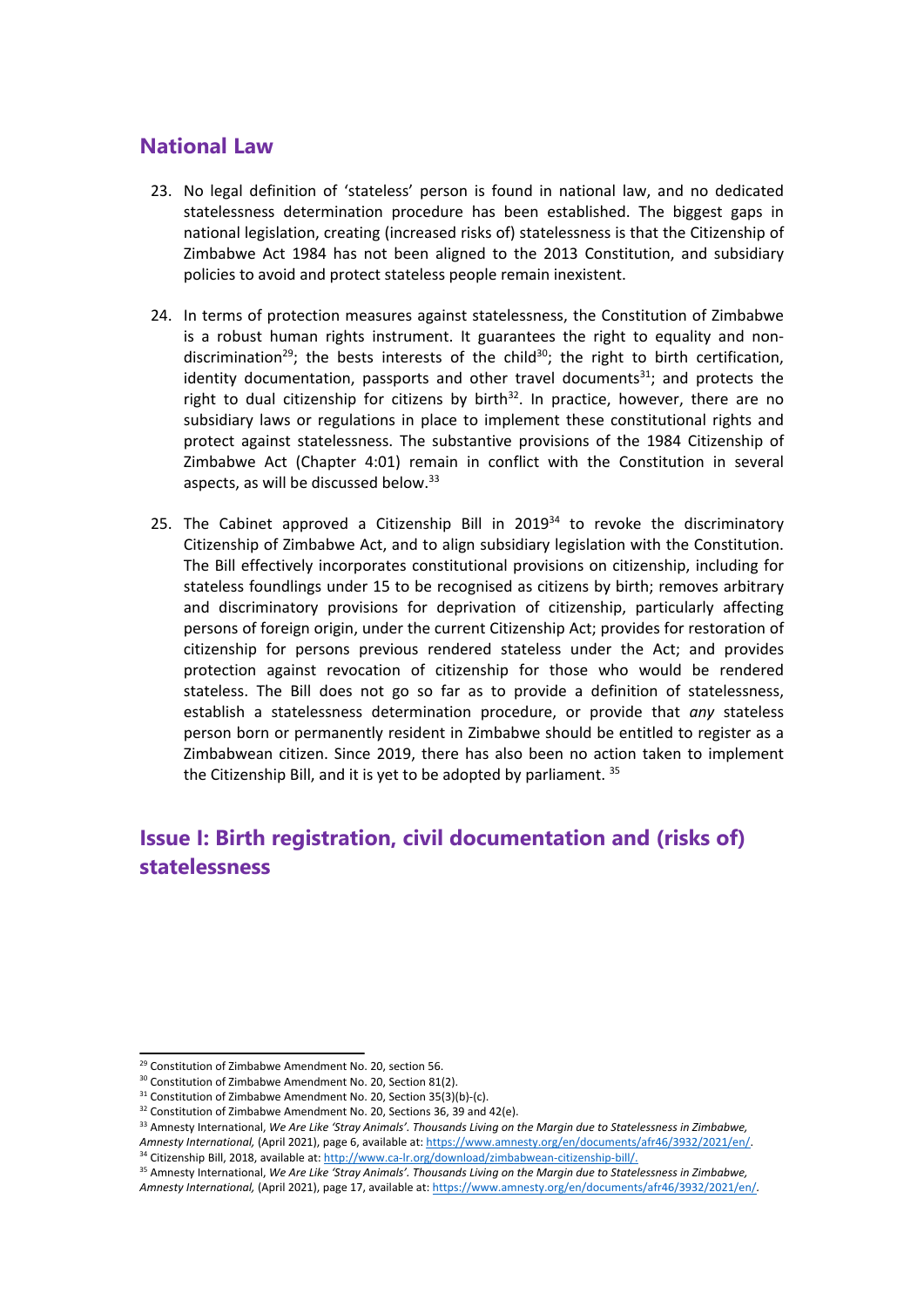- 26. In Zimbabwe, birth registration is the first step towards nationality acquisition, and accessing services and human rights.<sup>36</sup> Having a birth certificate enables Zimbabweans to apply for <sup>a</sup> passport, and to obtain <sup>a</sup> national identity card (ID), once they reach the age of 16, in terms of the National Registration Act. An ID enables access to civil, political, social and economic rights, including access to voting, enrolling in tertiary institutions, marriage and divorce, opening bank accounts, registering the birth of one's children and other important services.
- 27. Section  $81(1)(c)$  of the Constitution provides for the prompt provision of birth certificates for all children born in Zimbabwe, and all children born outside Zimbabwe who are Zimbabwean citizens by descent. Section 35 of the Constitution also provides that all citizens are entitled to birth certificates, passports, travel documents, and other identity documents.<sup>37</sup> After one year, births may only be registered with the written authority of the Registrar-General, the Minister of Home Affairs, or by order of court. Notification and registration of births are compulsory in terms of the BDR Act.<sup>38</sup>
- 28. The National Registration Act (Chapter 10:17) provides for the compulsory registration of all residents in Zimbabwe, age 16 and above, by the Registrar-General'<sup>s</sup> Office, and for the issuance of identity documents, which establish the citizenship status of all residents. In the absence of proof of citizenship such as the correct birth registration documents, including birth certificates correctly identifying people as citizens, Zimbabwe citizens may be deprived of registration or wrongly registered as 'Aliens' on these documents.<sup>39</sup>
- 29. While the legislature'<sup>s</sup> intention was to ensure that every child born in Zimbabwe is registered, and every person documented, in practice there remain significant legal and administrative barriers to registration.
- 30. The ZHRC'<sup>s</sup> National Inquiry on Access to Documentation in Zimbabwe uncovered that birth registration is particularly difficult for people in remote areas because the Registry Offices are centralised. Those without funds, and those with disabilities, face challenges in travelling to register their children at the time of birth. Late applications for birth registrations are often rejected when applicants fail to provide proof of birthplace, residence, and parentage. Applicants who do not have <sup>a</sup> living witness bearing the same surname as them to testify to circumstances of their birth continue to face difficulties. 40

<sup>&</sup>lt;sup>36</sup> In 2021, ZLHR conducted a mobile legal clinic providing legal aid and enhancing awareness on the Bill of Rights for members of the Mgodimasili community. The Mgodimasili community is one of four wards in Tsholotsho where the, now less than 3000, San people can still be found. This is <sup>a</sup> community where the San people feel very marginalised and their Tshwao language is considered as one that will be extinct, while the majority of the community remains undocumented. Information was provided on issues of citizenship and national documentation. The provisions of Section 43 of the Constitution were explained vis-à-vis the regulations at the registry offices across the region and how documents are tied to full enjoyment of right to education, health, property rights and even marriage rights and the impact these then have on inheritance. During consultations, the main issues identified regarding lack of access to documentation and birth registration were administrative barriers, lack of knowledge of the requirements, corrupt practices by officials and financial challenges.

 $37$  Section 35 (3) (b) and (c) & 81, Constitution of Zimbabwe.

<sup>&</sup>lt;sup>38</sup> Section 10, Births and Deaths Registration Act. Notification and registration of birth are compulsory, pursuant to Section 10 of the BDR Act. Notification of birth should take place within 42 days from the day of birth with the Registrar-General'<sup>s</sup> office and registration should take place within <sup>a</sup> year from the date of birth. Failure to do so come with <sup>a</sup> penalty of USD \$300 fine and/or up to 12 months imprisonment.

<sup>&</sup>lt;sup>39</sup> National Registration Act [Chapter 10:17] available at: <https://www.law.co.zw/download/1744/>

<sup>&</sup>lt;sup>40</sup> Amnesty International, We Are Like 'Stray Animals'. Thousands Living on the Margin due to Statelessness in Zimbabwe, *Amnesty International,* (April 2021), page 18, available at: <https://www.amnesty.org/en/documents/afr46/3932/2021/en/>*.*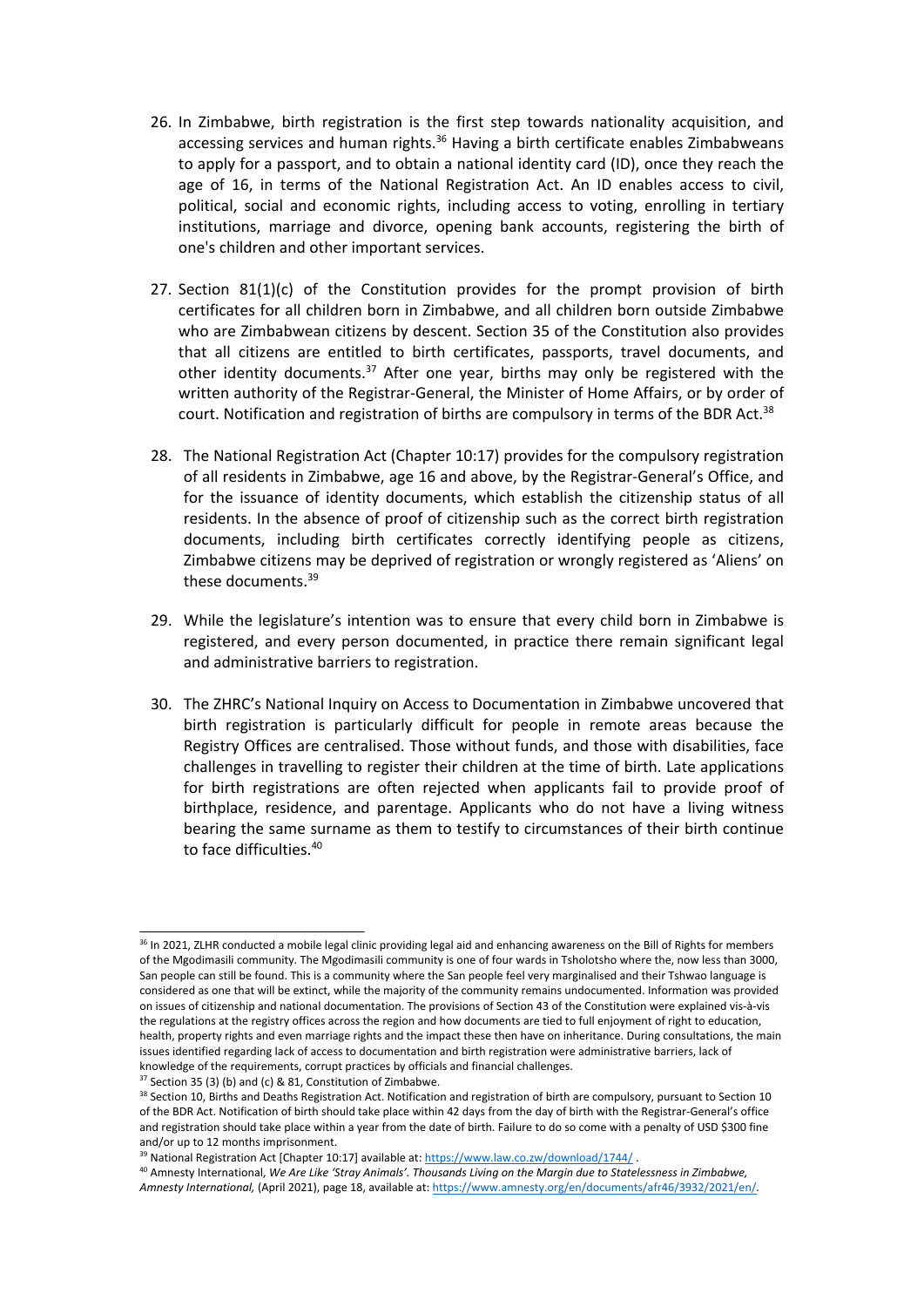- 31. Registry officials have also been reported of discriminatory conduct restricting registration.<sup>41</sup> Applicants with a foreign parent, or suspected of being foreigners, are often denied registration and subjected to derogatory terms and ill-treatment.<sup>42</sup>
- 32. Section 12 of the BDR Act also places significant barriers for registration on children born out of wedlock.<sup>43</sup> Fathers of children born out of wedlock are unable to register their children without the mother present, unless evidence is presented that the mother of the child is dead or has abandoned or deserted the child. 44 This has been misinterpreted by officials of the Department of the Registrar General, to place an obligation on fathers to bring maternal relatives to attest to the maternity of the children, but these relatives may be unknown, their whereabouts may be unknown, or they may refuse to co-operate.<sup>45</sup> In cases of births and adoptions outside Zimbabwe, section 13(1) of the BDR Act and section 7(5) of the Citizenship Act, also discriminate against married women, and the children of female Zimbabwean citizens, in that citizenship may only be conferred by the father.
- 33. Studies have shown an increase in the number of home births due to the plummeting economic hardships restricting access to healthcare in Zimbabwe. Such births are difficult to register due to lack of evidence of the birth and witnesses (such as unregistered midwives) willing to come forward. Even those who give birth at hospitals have reported that hospitals are unlawfully withholding birth records due to non-payment of fees. 46
- 34. The Covid-19 pandemic has heightened the documentation crisis. The births and deaths registry stopped issuing out birth certificates for children born after 30 March 2020 when the government imposed <sup>a</sup> lockdown to fight the spread of the virus. The department has not provided information on the full extent of the backlog and the measures they will take to solve the crisis. Although the registry opened in May 2021 after the easing of the lockdown, the Department reported that they were only issuing about 80 - 90 birth certificates per day in major towns. 47
- 35. Zimbabwe lacks clear guidelines and national procedures to address statelessness and risks of statelessness due to registration and documentation challenges. Due to the absence of <sup>a</sup> clear national policy framework on this matter, Zimbabwe'<sup>s</sup> authorities have not yet established internal institutional policies and (subsidiary) regulations.<sup>48</sup> There is no policy to ease registration requirements where it is impossible for applicants to meet the requirements, and where <sup>a</sup> failure to do so would result in statelessness. The lack of an effective policy framework has led to the development of internal policies governing births and deaths registration which are being

<sup>41</sup> Zimbabwe Human Rights Commission, *Report on National Inquiry on Access to Documentation in Zimbabwe,* (April 2020), page 20, available at: <http://www.zhrc.org.zw/wp-content/uploads/2020/11/NI-Report-1.pdf>.

 $^{42}$  Amnesty International, We Are Like 'Stray Animals'. Thousands Living on the Margin due to Statelessness in Zimbabwe, *Amnesty International,* (April 2021), page 22, available at: <https://www.amnesty.org/en/documents/afr46/3932/2021/en/>*.* <sup>43</sup> Births and Deaths Registration Act, Section 12.

<sup>44</sup> GLOBALCIT, Report on Citizenship Law: Zimbabwe, 2019,

https://cadmus.eui.eu/bitstream/handle/1814/60436/RSCAS\_GLOBALCIT\_CR\_2019\_01.pdf?sequence=1&isAllowed=y. 45 Zimbabwe Human Rights Commission, *Report on National Inquiry on Access to Documentation in Zimbabwe'*, (April 2020), available at: <http://www.zhrc.org.zw/wp-content/uploads/2020/11/NI-Report-1.pdf>.

<sup>&</sup>lt;sup>46</sup> Amnesty International, We Are Like 'Stray Animals'. Thousands Living on the Margin due to Statelessness in Zimbabwe, *Amnesty International,* (April 2021), page 18, available at: <https://www.amnesty.org/en/documents/afr46/3932/2021/en/>*.*

<sup>&</sup>lt;sup>47</sup> Xinhua, 'Zimbabwe starts issuing birth certificates to children born under lockdown', Big News Network, (May 2021), available at: [https://www.bignewsnetwork.com/news/269225450/zimbabwe-starts-issuing-birth-certificates-to-children-born](https://www.bignewsnetwork.com/news/269225450/zimbabwe-starts-issuing-birth-certificates-to-children-born-under-lockdown)[under-lockdown](https://www.bignewsnetwork.com/news/269225450/zimbabwe-starts-issuing-birth-certificates-to-children-born-under-lockdown).

<sup>48</sup> Zimbabwe Human Rights Commission, *Report on National Inquiry on Access to Documentation in Zimbabwe,* (April 2020), page 48, available at: <http://www.zhrc.org.zw/wp-content/uploads/2020/11/NI-Report-1.pdf>.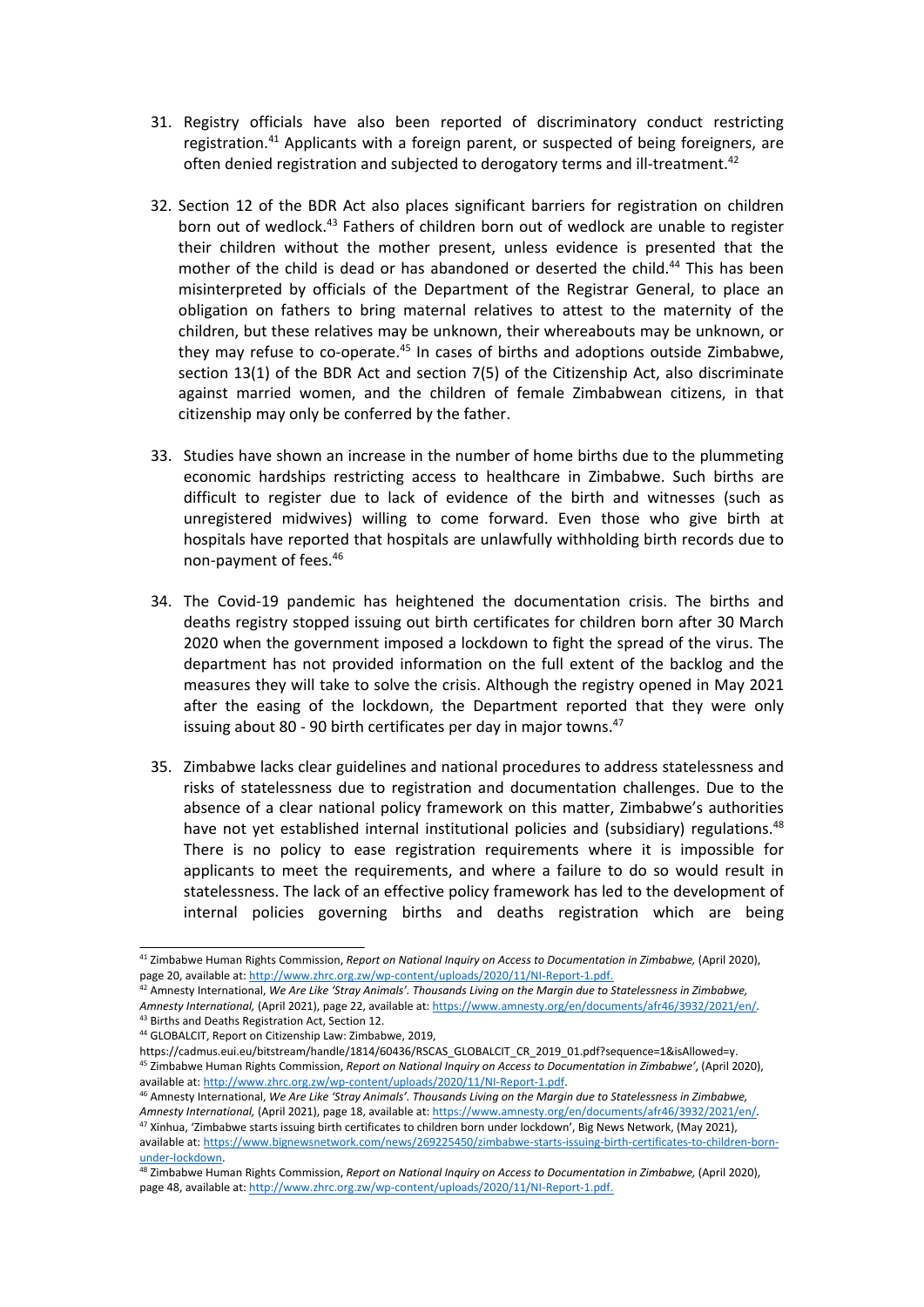implemented inconsistently and in <sup>a</sup> discriminatory manner by different offices across the country.<sup>49</sup> A significant number of people who technically qualify for birth and citizenship registration under the law continue to be prevented from exercising their rights due to <sup>a</sup> failure to meet the unclear bureaucratic requirements imposed on them.

#### **Issue II – Children'<sup>s</sup> right to <sup>a</sup> nationality**

- 36. According to the 2013 Constitution, <sup>a</sup> child born in Zimbabwe automatically acquires Zimbabwean citizenship if their parent is <sup>a</sup> Zimbabwean citizen, or if any of their grandparents is <sup>a</sup> citizen by birth or descent. A child born outside Zimbabwe can acquire nationality by descent if either of the parents is <sup>a</sup> citizen and "ordinarily resident" in Zimbabwe or working for the Zimbabwean state or for an international organisation. For citizenship by registration, <sup>a</sup> child can acquire Zimbabwean nationality based on continuous and lawful residence for at least ten years; or adoption by a Zimbabwean citizen. $^{\mathsf{50}}$  Section 43(2) of the Constitution also provides that persons born in Zimbabwe before 2013 to <sup>a</sup> SADC national parent, residing in Zimbabwe in 2013, are citizens by birth.<sup>51</sup>
- 37. The Citizenship Act, however, still refers to the former Constitution and fails to establish the requirements for, and rights of, citizenship by birth. While Section 43(2) of the 2013 Constitution provides that residents born in Zimbabwe before 2013 to SADC national parents are Zimbabwean citizens by birth,<sup>52</sup> this has not been implemented into the Act. Also, Section 36(3) of the 2013 Constitution corrects the absence of <sup>a</sup> provision on foundlings in the Citizenship Act and stipulates that <sup>a</sup> child found in Zimbabwe who is, or appears to be, less than fifteen years of age, and whose nationality and parents are not known, is presumed to be <sup>a</sup> Zimbabwean citizen by birth.<sup>53</sup> However, the Citizenship Act fails to accord foundlings their constitutional right to Zimbabwean citizenship by birth.<sup>54</sup> There is also no provision and procedure for the registration of Zimbabweans by descent or by registration, in terms of sections 37 and 38 of the Constitution. 55
- 38. In Zimbabwe, it is common for grandparents raise their grandchildren in the absence of their parents, who may have died or left to neighbouring countries for economic reasons. They, similarly to fathers, struggle to register births and apply for birth certificates for their grandchildren, particularly where the mothers are unavailable.<sup>56</sup>

#### **Issue III - Arbitrary deprivation of nationality**

<sup>54</sup> Amnesty International, We Are Like 'Stray Animals'. Thousands Living on the Margin due to Statelessness in Zimbabwe, *Amnesty International,* (April 2021), page 28, available at: <https://www.amnesty.org/en/documents/afr46/3932/2021/en/>.

<sup>49</sup> Zimbabwe Human Rights Commission, *Report on National Inquiry on Access to Documentation in Zimbabwe,* (April 2020), page 48, available at: <http://www.zhrc.org.zw/wp-content/uploads/2020/11/NI-Report-1.pdf>.

<sup>50</sup> Section 35, Constitution.

<sup>&</sup>lt;sup>51</sup> Constitution of Zimbabwe Amendment No. 20, Section 43(2).

<sup>&</sup>lt;sup>53</sup> Constitution of Zimbabwe Amendment No. 20, Section 36(3).

<sup>55</sup> Constitution of Zimbabwe Amendment No. 20, Sections 37 and 38.

<sup>56</sup> Zimbabwe Human Rights Commission, *Report on National Inquiry on Access to Documentation in Zimbabwe,* (April 2020), page 29, available at: <http://www.zhrc.org.zw/wp-content/uploads/2020/11/NI-Report-1.pdf>.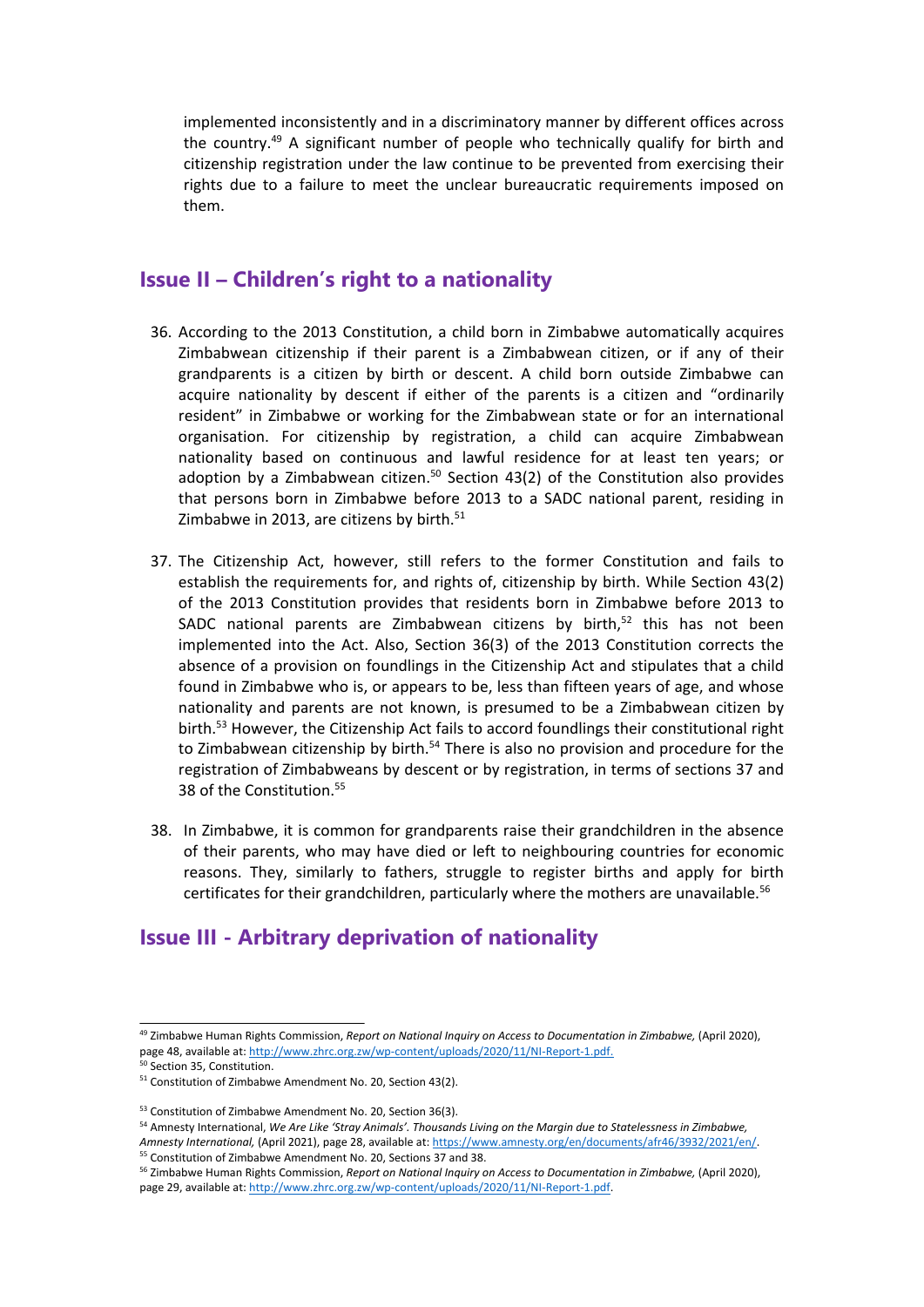- 39. While states have broad discretion to regulate nationality matters, including deprivation of nationality, international law prevents states from having absolute discretion. Certain standards and principles must be respected and complied with. The Principles on Deprivation of Nationality as a National Security Measure<sup>57</sup>and the UNHCR Guidelines on Statelessness No. 5: Loss and Deprivation of Nationality<sup>58</sup> provide important guidance on the question of deprivation of nationality. Accordingly, state discretion in this area is subject to the individual right to a nationality<sup>59</sup>, the prohibition of arbitrary deprivation of nationality<sup>60</sup>, the prohibition of nondiscrimination<sup>61</sup>, and the obligation not to render a person stateless<sup>62</sup>. Further, the impact of nationality deprivation must be taken into consideration when assessing the legality of nationality deprivation. This includes, among other, the right to private and family life, legal personhood, and the rights of the child.<sup>63</sup> Any measure to deprive nationality must also comply with due process and the right to a fair trial. $^{64}$
- 40. Section 39 of the Constitution stipulates grounds upon which Zimbabwean citizenship can be revoked, such as fraud, misrepresentation or concealment of <sup>a</sup> material fact or, for citizens by registration, if <sup>a</sup> person has unlawfully traded or communicated with an enemy country.<sup>65</sup> It also stipulates an explicit prohibition on revocation of Zimbabwean nationality to result into statelessness. However, once again, the Zimbabwean Citizenship Act (Section 11) does not comply with the Constitution. The Ministry of Home Affairs continues to use the Citizenship Act, whereby registered citizens can be deprived of Zimbabwean citizenship for arbitrary and vague grounds including 'disloyalty' or 'disaffection' to Zimbabwe; for 'acting in <sup>a</sup> manner prejudicial to public safety or public order'; for being convicted and sentenced to <sup>a</sup> serious offence *after* registration; and for having been <sup>a</sup> 'prohibited person' in terms of the Immigration Act

<sup>61</sup> Ibid. Principle 6.

<sup>&</sup>lt;sup>57</sup> Principles on Deprivation of Nationality as a National Security Measure, March 2020

https://files.institutesi.org/PRINCIPLES.pdf. The Principles were drafted by The Institute on Statelessness and Inclusion in collaboration with the Open Society Justice Initiative and with support from the Asser Institute and Ashurst LLP. They were developed over <sup>a</sup> 30-month research and consultation period, with input from more than 60 leading experts in the field of human rights, nationality and statelessness, counter-terrorism, refugee protection, child rights, migration and other related areas. At the time of submission, they have been endorsed by over 100 individual experts and organisations, including leading academics, UN Special Rapporteurs and Treaty Body members, litigators, judges, parliamentarians and diplomats. The Principles restate or reflect international law and legal standards under the UN Charter, treaty law, customary international law, general principles of law, judicial decisions and legal scholarship, regional and national law and practice. They articulate the international law obligations of States and apply to all situations in which States take or consider taking steps to deprive <sup>a</sup> person of nationality as <sup>a</sup> national security measure. More information is available here: https://www.institutesi.org/yearofaction-resources/principles-on-deprivation-of-nationality.

<sup>&</sup>lt;sup>58</sup> UNHCR, Guidelines on Statelessness No.5: Loss and Deprivation of Nationality under Articles 5-9 of the 1961 Convention on the Reduction of Statelessness, May 2020, HCR/GS/20/05: https://www.refworld.org/docid/5ec5640c4/html. The Guidelines provide guidance on the interpretation of Articles 5 – 9 of the 1961 Convention on the Reduction of Statelessness. They draw on the Summary Conclusions of the Expert Meeting on Interpreting the 1961 Statelessness Convention and Avoiding Statelessness Resulting from Loss and Deprivation held in Tunis, Tunisia on 31 October-1 November 2013 ("Tunis Conclusions") and the Expert Meeting on Developments related to Deprivation of Nationality held in Geneva, Switzerland on 5-6 December 2019.

<sup>59</sup> Human Rights Council Resolution 7/10, Human rights and arbitrary deprivation of nationality, UN Doc A/HRC/RES/7/10 (27 March 2008); Human Rights Council Resolution 10/13, Human rights and arbitrary deprivation of nationality, UN Doc A/HRC/RES/10/13 (26 March 2009); Human Rights Council Resolution 13/2, Human rights and arbitrary deprivation of nationality, UN Doc A/HRC/RES/13/2 (24 April 2010); Human Rights Council Resolution 20/4, The right to <sup>a</sup> nationality: women and children, UN Doc A/HRC/RES/20/4 (16 July 2012); Human Rights Council Resolution 20/5, Human rights and arbitrary deprivation of nationality, UN Doc A/HRC/RES/20/5 (16 July 2012); Human Rights Council Resolution 26/14, Human rights and arbitrary deprivation of nationality, UN Doc A/HRC/RES/26/14 (11 July 2014); Human Rights Council Resolution 32/5, Human rights and arbitrary deprivation of nationality, UN Doc A/HRC/RES/32/5 (15 July 2016).

<sup>&</sup>lt;sup>60</sup> Principles on Deprivation of Nationality as a National Security Measure, March 2020

https://files.institutesi.org/PRINCIPLES.pdf, Principle 7. See also, the Draft Commentary to the Principles:

https://files.institutesi.org/PRINCIPLES\_Draft\_Commentary.pdf.

<sup>&</sup>lt;sup>62</sup> Ibid. Principle 5.

<sup>&</sup>lt;sup>63</sup> Ibid. Principle 9.

<sup>&</sup>lt;sup>64</sup> Ibid. Principle 8.

<sup>65</sup> Constitution of Zimbabwe Amendment No. 20, Section 39.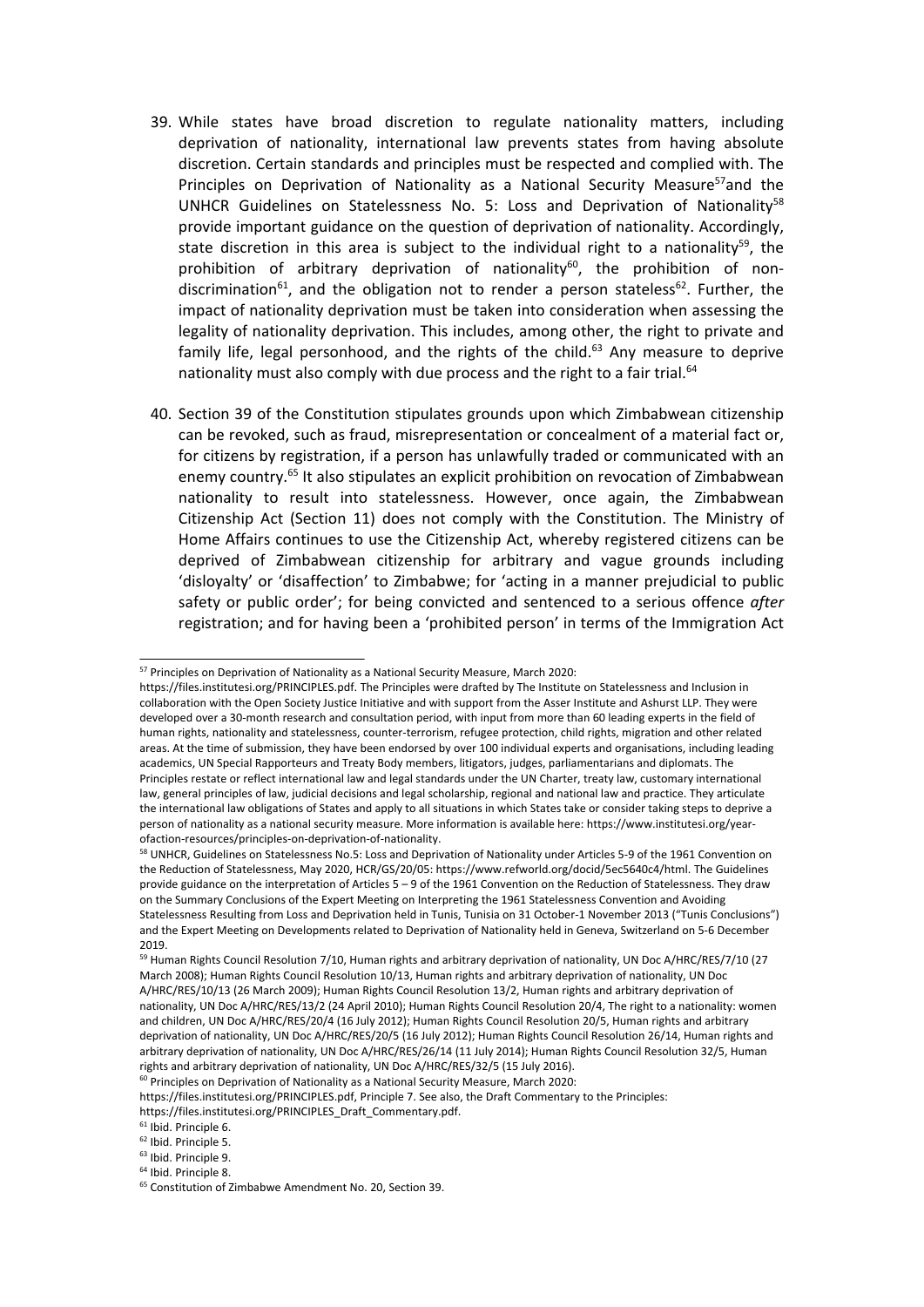at the time of registration. Section 11(3)(b) stipulates that nationality deprivation in the above circumstances, where it is 'conducive to the public good', can result into statelessness. 66

- 41. Being declared <sup>a</sup> 'prohibited person' in terms of the Immigration Act can be based on subjective and discriminatory grounds<sup>67</sup> such as:
	- i. Being an 'undesirable inhabitant due to standards or habits of life';
	- ii. Having 'infirmity of mind or body';
	- iii. Being 'epileptic or mentally disordered or defective';
	- iv. Being deaf, dumb, blind or otherwise physically incapacitated;
	- v. Being infected with or suffering from <sup>a</sup> prescribed disease (including being <sup>a</sup> prostitute, or being homosexual); and
	- vi. Being the wife, child, or other dependant, of <sup>a</sup> person who falls into any of these categories.
- 42. These provisions of the Citizenship Act and Immigration Act have enabled the discriminatory deprivation of citizenship of many persons of foreign origin in Zimbabwe, as highlighted in more detail below.

#### **Issue IV – Descendants of migrants and risks of statelessness**

- 43. Zimbabwe has <sup>a</sup> long history of immigration from neighbouring SADC countries such as Malawi, Mozambique and Zambia, particularly of labourers coming to work on the commercial farms. These migrants and their descendants have been repeatedly subjected to arbitrary and discriminatory deprivation of Zimbabwean nationality due to their foreign origin.
- 44. While migrants were initially allowed to retain their original nationality and acquire Zimbabwean citizenship as dual citizens, the 1984 Citizenship Act introduced <sup>a</sup> requirement for those with dual nationality to renounce any foreign citizenship in order to retain their Zimbabwean citizenship. From 2000, following successful campaigns and growing popularity of the opposition party Movement for Democratic Change (MDC), which was supported by the white commercial farmers and their farm workers, the Registrar General'<sup>s</sup> Office began arbitrarily refusing Zimbabwean citizenship to individuals who had the right to acquire another citizenship, even if those individuals had not claimed and had no intention to claim such a right.<sup>68</sup> In 2001, the Citizenship Act was again amended giving people of foreign origin six months to renounce any claim to a foreign nationality or lose their Zimbabwean citizenship.<sup>69</sup> The law unfairly targeted migrant workers and their children, as many no longer had ties with their countries of origin, had no documents to travel to those countries, and could not renounce a foreign citizenship to which they were not entitled.<sup>70</sup> The law was abused to withdraw citizenship and remove these perceived political opponents

 $^{70}$  Amnesty International, We Are Like 'Stray Animals'. Thousands Living on the Margin due to Statelessness in Zimbabwe,

<sup>&</sup>lt;sup>66</sup> Citizenship of Zimbabwe Act [Chapter 04:01], section 11(3).

<sup>67</sup> Immigration Act [Chapter 04:02], section 14.

<sup>&</sup>lt;sup>68</sup> Amnesty International, We Are Like 'Stray Animals'. Thousands Living on the Margin due to Statelessness in Zimbabwe, *Amnesty International,* (April 2021), page 6, available at: <https://www.amnesty.org/en/documents/afr46/3932/2021/en/>*.* <sup>69</sup> Citizenship Rights In Africa Initiative, *Zimbabwe*, [http://citizenshiprightsafrica.org/region/zimbabwe/?fwp\\_paged=6](http://citizenshiprightsafrica.org/region/zimbabwe/?fwp_paged=6).

*Amnesty International,* (April 2021), page 11, available at: <https://www.amnesty.org/en/documents/afr46/3932/2021/en/>*.*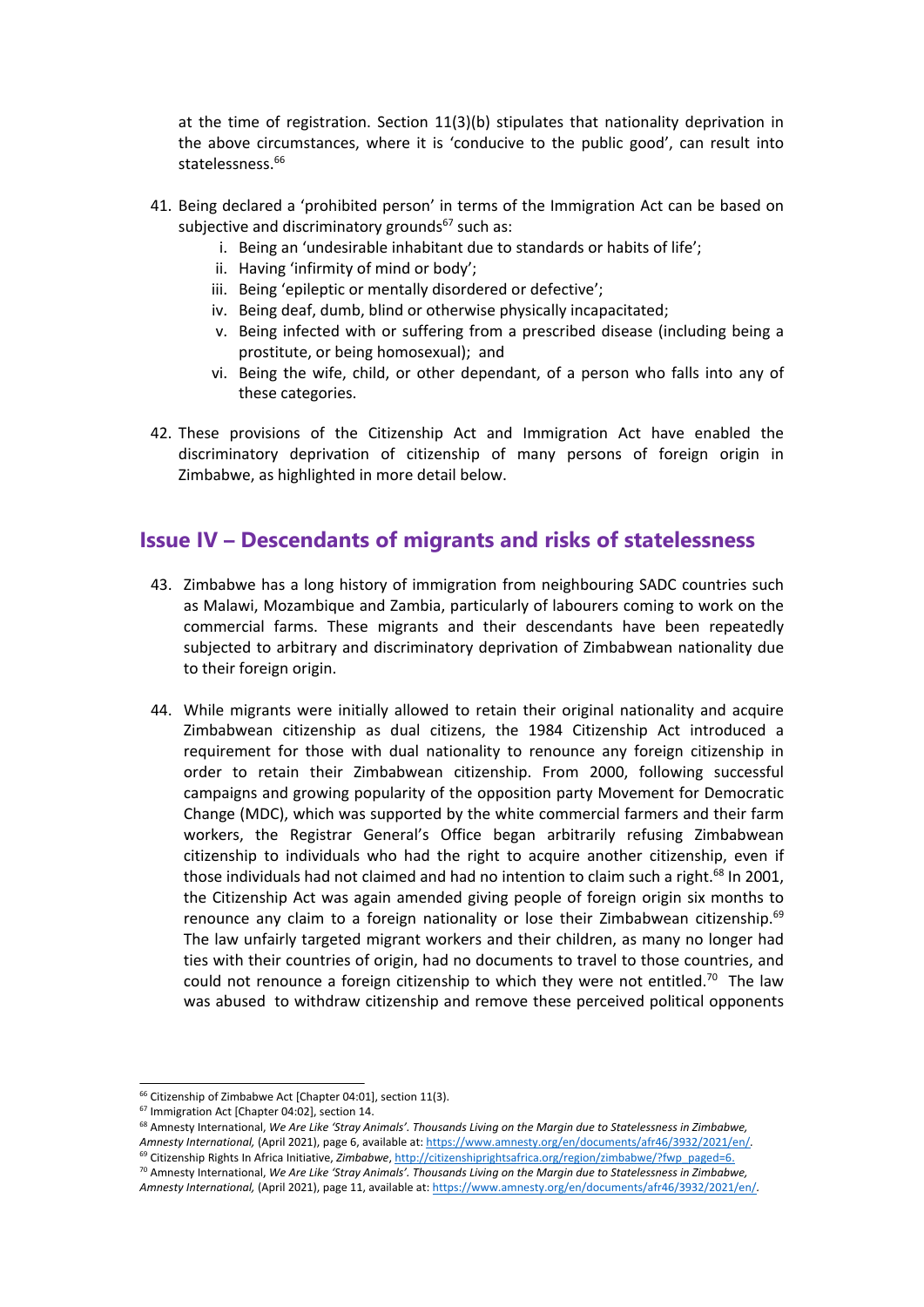from the voters' roll.<sup>71</sup>

- 45. A further amendment to the Citizenship of Zimbabwe Act in 2003 allowed descendants of migrant workers from the SADC region to ask for confirmation of Zimbabwean citizenship upon renouncing any potential entitlement to foreign citizenship.<sup>72</sup> However, due to bureaucratic barriers, many applications for registration were unsuccessful.<sup>73</sup>
- 46. In 2013, section 43 of the Constitution awarded Zimbabwean citizenship by birth to persons born in Zimbabwe to <sup>a</sup> SADC national parent. 74 Despite the existence of this constitutional provision, there is still no subordinate legislation to implement it. Many who attempt to register are often still directed to renounce citizenship of their parents or grandparents' country of origin, which may be impossible in practice. While attempting to regularise their status, many have also suffered from corrupt practices by officials at the Registrar General's office charging extortionate regularisation fees of ZWL \$5000.00 instead of the prescribed ZWL \$40. <sup>75</sup> Many are also not aware of their constitutional rights, and/or do not have the required documentation or funds to register.
- 47. As <sup>a</sup> result of these barriers to documentation, many descendants of migrants are still unlawfully designated as 'Aliens' on their IDs, their children have been designated as such on their birth certificates, and they have been deprived of citizenship rights such as the right to obtain travel documents and the right to vote.

# **Issue V - Lack of adequate protection of stateless persons and statelessness determination procedures**

48. Identifying stateless people in the country is <sup>a</sup> necessary first step to provide them <sup>a</sup> secure legal status, and protecting and ensuring their enjoyment of basic human rights. As mentioned, despite the ZHRC's, Parliamentary Portfolio Committee on Defence, Home Affairs and Security Services' and the joint taskforce'<sup>s</sup> recommendations in their reports on access to documentation, there is still no dedicated statelessness determination procedures in place to identify stateless persons, to establish the extent of the stateless population in the country, and to fast-track and ease birth registration and citizenship application processes for those affected. The ZHRC'<sup>s</sup> National Inquiry Report found that lack of documentation impacts other rights such as right to education, access to health and social services, political rights, freedom of occupation, trade and profession, right to administrative justice and freedom of movement and residence, among others.<sup>76</sup> Given the barriers that stateless people face in accessing their human rights, it is important to determine statelessness to ensure that laws and

<sup>&</sup>lt;sup>71</sup> Rumbidzai Dube, "Identity, [Citizenship,](http://citizenshiprightsafrica.org/identity-citizenship-and-the-registrar-general-the-politicking-of-identity-in-zimbabwe/) and the Registrar General: The Politicking of Identity in Zimbabwe" (RAU, 2012), available at [http://citizenshiprightsafrica.org/wp-content/uploads/2016/04/Dube\\_Zim\\_Identity-Citizenship-and-the-Registrar-](http://citizenshiprightsafrica.org/wp-content/uploads/2016/04/Dube_Zim_Identity-Citizenship-and-the-Registrar-General-July-2012.pdf)[General-July-2012.pdf](http://citizenshiprightsafrica.org/wp-content/uploads/2016/04/Dube_Zim_Identity-Citizenship-and-the-Registrar-General-July-2012.pdf).

 $^{72}$  Amnesty International, We Are Like 'Stray Animals'. Thousands Living on the Margin due to Statelessness in Zimbabwe, *Amnesty International,* (April 2021), page 11, available at: <https://www.amnesty.org/en/documents/afr46/3932/2021/en/>*.* <sup>73</sup> Amnesty International, We Are Like 'Stray Animals'. Thousands Living on the Margin due to Statelessness in Zimbabwe,

*Amnesty International,* (April 2021), page 15, available at: <https://www.amnesty.org/en/documents/afr46/3932/2021/en/>*.* 74 Zimbabwe Human Rights Commission, *Report on National Inquiry on Access to Documentation in Zimbabwe,* (April 2020), page 58, available at: <http://www.zhrc.org.zw/wp-content/uploads/2020/11/NI-Report-1.pdf>.

<sup>75</sup> Zimbabwe Human Rights Commission, *Report on National Inquiry on Access to Documentation in Zimbabwe,* (April 2020), section XV, available at: <http://www.zhrc.org.zw/wp-content/uploads/2020/11/NI-Report-1.pdf>.

<sup>76</sup> Zimbabwe Human Rights Commission, *Report on National Inquiry on Access to Documentation in Zimbabwe,* (April 2020), available at: <http://www.zhrc.org.zw/wp-content/uploads/2020/11/NI-Report-1.pdf>.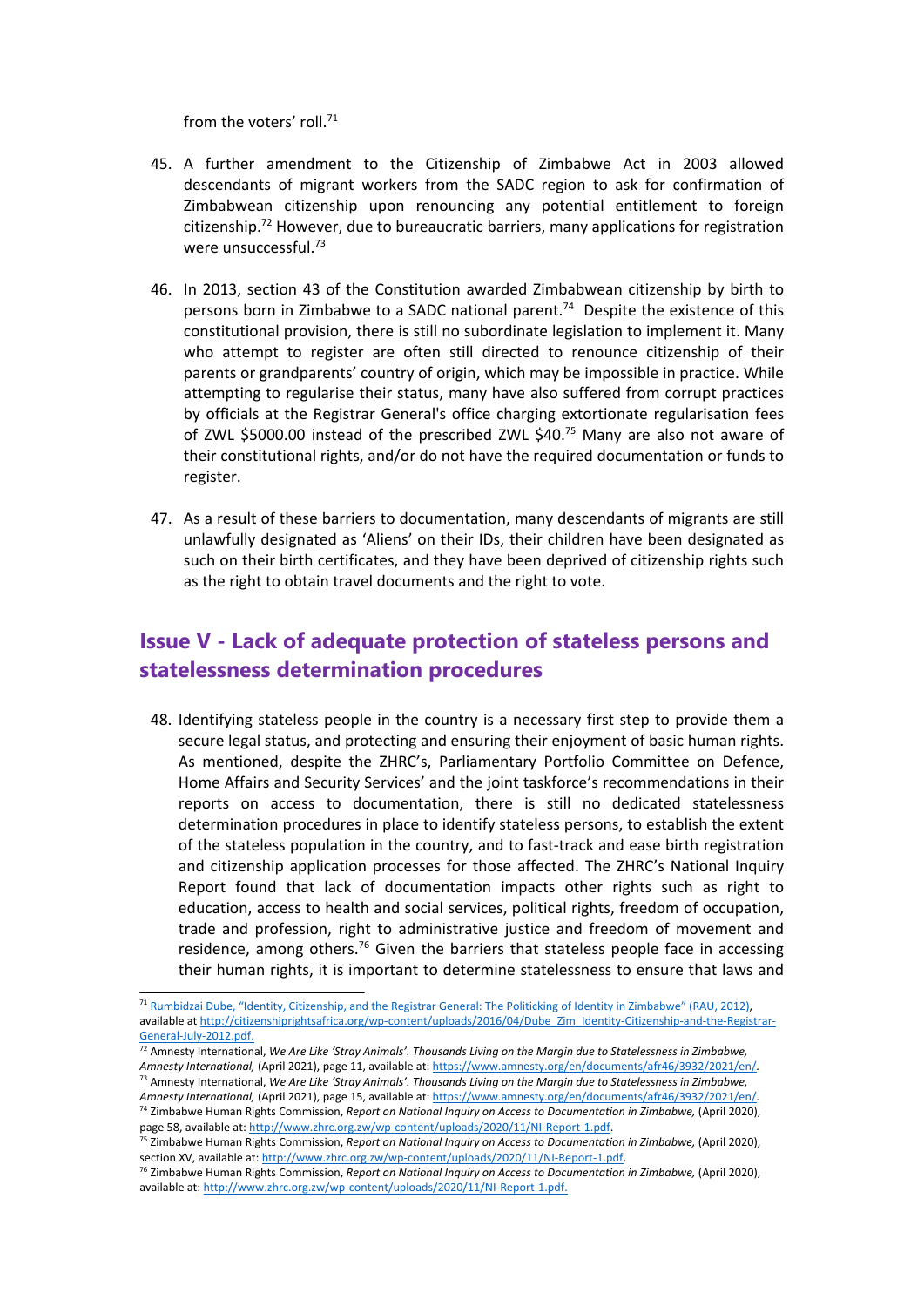policies do not directly or indirectly discriminate against stateless people in the enjoyment of human rights.

- 49. Section 27 of the Constitution of Zimbabwe provides that the state must take all practical measures to promote compulsory basic education for children including higher and tertiary education.<sup>77</sup> However, stateless children without birth certificates and IDs face challenges in accessing education, in terms of being unable to register for school, or register for public examinations, thereby limiting their prospects of future employment. While examination students are now being prioritised for issuance of identity cards, hundreds of secondary school students across the country failed to sit the Zimbabwe School Examination Council (ZIMSEC) examinations in December 2020 due to failure to obtain national identity cards. The lockdown and the failure to decentralise government powers had led to congestion of the Registrar'<sup>s</sup> office in Harare from students having to travel from other provinces to seek national IDs.<sup>78</sup> In March 2021, the Parliamentary Committee of Defence'<sup>s</sup> fact-finding mission reported that 300 out of 700 learners at <sup>a</sup> primary school in Kezi, Matabeleland South province, had no identity documents.<sup>79</sup>
- 50. Stateless people also struggle to access health care services because of lack of national identity documents. They are excluded from membership of medical societies and life insurance and cannot seek medical health care outside Zimbabwe. Pregnant stateless women, in particular, face barriers accessing services such as assistance during labour, and give birth outside of hospitals, further increasing the risk of their children not receiving documentation and being left stateless.<sup>80</sup> On 22 February 2021, the government launched the National COVID-19 Vaccination Program<sup>81</sup> which requires identity documents to register for the COVID-19 vaccine. The ID requirements have placed stateless people outside of the protection of the lifesaving Covid-19 vaccine.
- 51. Undocumented people, or those misrepresented as 'Aliens' (foreign citizens) on their identification documents<sup>82</sup> are also excluded from participation in electoral processes such as voting, standing for elections into public offices, and joining and forming political parties. Fair trial rights are also negatively impacted, for instance, children without documents to prove their age are at risk of being tried as adults, and may be denied speedy trials and placed outside of the Pre-trial Diversion Programme.<sup>83</sup> Prisoners without birth certificates and national identity cards are also at risk of not being granted bail, are prevented from accessing rehabilitative opportunities such as education and vocational skills training, and are ineligible for age-related Presidential amnesties, at <sup>a</sup> time when there is <sup>a</sup> critical need to decongest prisons during the

<sup>78</sup> Emmanuel Kafe, 'Pupils in Zimsec nightmare', the Sunday Mail, (December 2020), available at: <https://www.sundaymail.co.zw/pupils-in-zimsec-nightmare>.

<sup>77</sup> Constitution of Zimbabwe Amendment No. 20, Section 75.

<sup>79</sup> Bulawayo 24, *'*Shock over high numbers of stateless learners in Matabeleland'*,* (March 2021), available at: <https://bulawayo24.com/index-id-news-sc-national-byo-201127.html>.

<sup>&</sup>lt;sup>80</sup> Amnesty International, We Are Like 'Stray Animals'. Thousands Living on the Margin due to Statelessness in Zimbabwe, *Amnesty International,* (April 2021), page 33, available at: <https://www.amnesty.org/en/documents/afr46/3932/2021/en/> <sup>81</sup>Gradual Increase in Covid-19 [Vaccination](http://www.mohcc.gov.zw/index.php?option=com_content&view=article&id=352:gradual-increase-in-covid-19-vaccination&catid=84:frontpage&Itemid=435), 12 March 2021, Ministry of Health and Child Care, Zimbabwe [http://www.mohcc.gov.zw/index.php?option=com\\_content&view=article&id=352:gradual-increase-in-covid-19](http://www.mohcc.gov.zw/index.php?option=com_content&view=article&id=352:gradual-increase-in-covid-19-vaccination&catid=84&Itemid=435) [vaccination&catid=84&Itemid=435](http://www.mohcc.gov.zw/index.php?option=com_content&view=article&id=352:gradual-increase-in-covid-19-vaccination&catid=84&Itemid=435).

<sup>82</sup> Zimbabwe Human Rights Commission, *Report on National Inquiry on Access to Documentation in Zimbabwe,* (April 2020), page 44, available at: <http://www.zhrc.org.zw/wp-content/uploads/2020/11/NI-Report-1.pdf>.

<sup>83</sup> Zimbabwe Human Rights Commission, *Report on National Inquiry on Access to Documentation in Zimbabwe,* (April 2020), page 45, available at: <http://www.zhrc.org.zw/wp-content/uploads/2020/11/NI-Report-1.pdf>.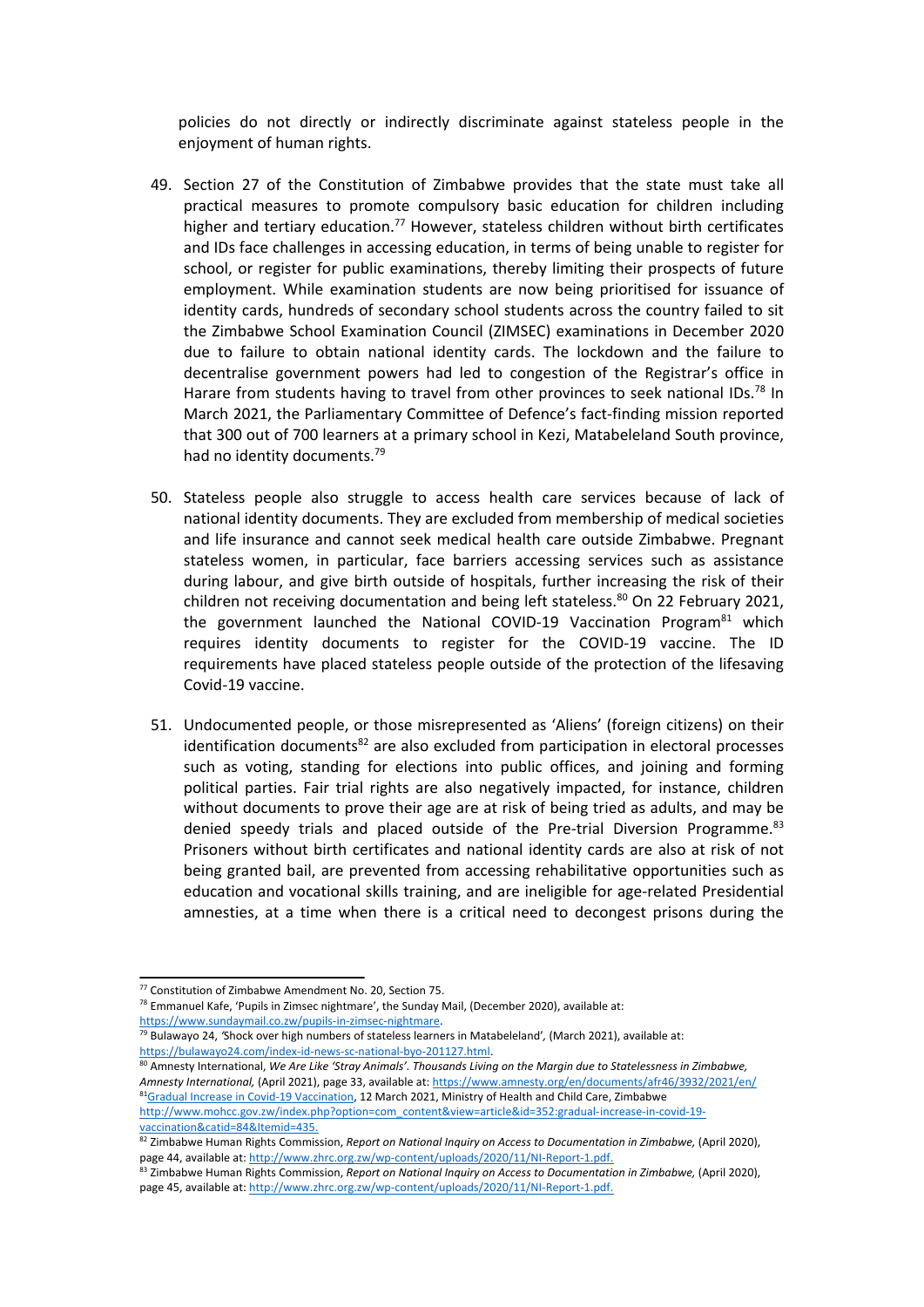Covid-19 pandemic.<sup>84</sup>

#### **Recommendations**

- 52. Based on the above information, the co-submitting organisations urge reviewing States to make the following recommendations to Zimbabwe:
	- **I.** Align the Citizenship of Zimbabwe Act to the Constitution, establishing the requirements for Zimbabwean citizenship, allowing for dual citizenship, implementing protections for stateless persons, and removing all discriminatory provisions*.*
	- **II.** Ratify the 1961 Convention on the Reduction of Statelessness and domesticate its provisions through nationality/citizenship laws to ensure that every child enjoys the right to acquire <sup>a</sup> nationality.
	- **III.** Amend the Citizenship of Zimbabwe Act to ensure that all stateless persons born in Zimbabwe and permanently resident in Zimbabwe are granted Zimbabwean citizenship.
	- **IV.** Amend the Births and Deaths Registration Act to align with the Constitution and international and regional treaty obligations, particularly removing discriminatory provisions that affect registration of children born out of wedlock.
	- **V.** Develop regulations in terms of the Births and Deaths Registration Act, easing registration requirements to assist marginalised people and historically discriminated groups, protecting against statelessness, and facilitating effective registration of all births in Zimbabwe.
	- **VI.** Formulate and implement policies to ensure the right to Zimbabwe nationality and accelerated registration of all special interest groups such as persons with disabilities, Gukurahundi affected communities, minority groups, inter-sex persons, refugees and failed asylum seekers in protracted situations, and disaster affected communities.
	- **VII.** Ensure that the dedicated task force commences to identify and assist stateless persons and persons at risk of statelessness in Zimbabwe.
	- **VIII.** Introduce <sup>a</sup> definition of stateless persons in national law, in line with the 1954 Statelessness Convention, Article 1(1).
		- **IX.** Amend laws to ensure the establishment of <sup>a</sup> statelessness determination procedure, and to ensure specific assistance and protection is provided to stateless persons to assist them in accessing citizenship rights.
		- **X.** Implement <sup>a</sup> policy prohibiting health institutions from withholding birth confirmation records for failure to pay hospital fees.
		- **XI.** Implement <sup>a</sup> policy allowing schools to enrol children without birth certificates pending birth registration, and to assist with registration of undocumented children.
	- **XII.** Remove unnecessary ID requirement barriers for the Covid-19 vaccine and take all necessary steps to ensure that stateless people are equally included in COVID-19 responses, that their particular contexts are recognised and addressed, their rights are upheld, and that they should not be penalised in any way, due to their lack of documentation or legal status, or any other

<sup>84</sup> Zimbabwe Daily, 11 November 2019, **Zimbabwe: 'Stateless' [prisoners](https://citizenshiprightsafrica.org/zimbabwe-stateless-prisoners-rot-in-jail/) rot in jail.**